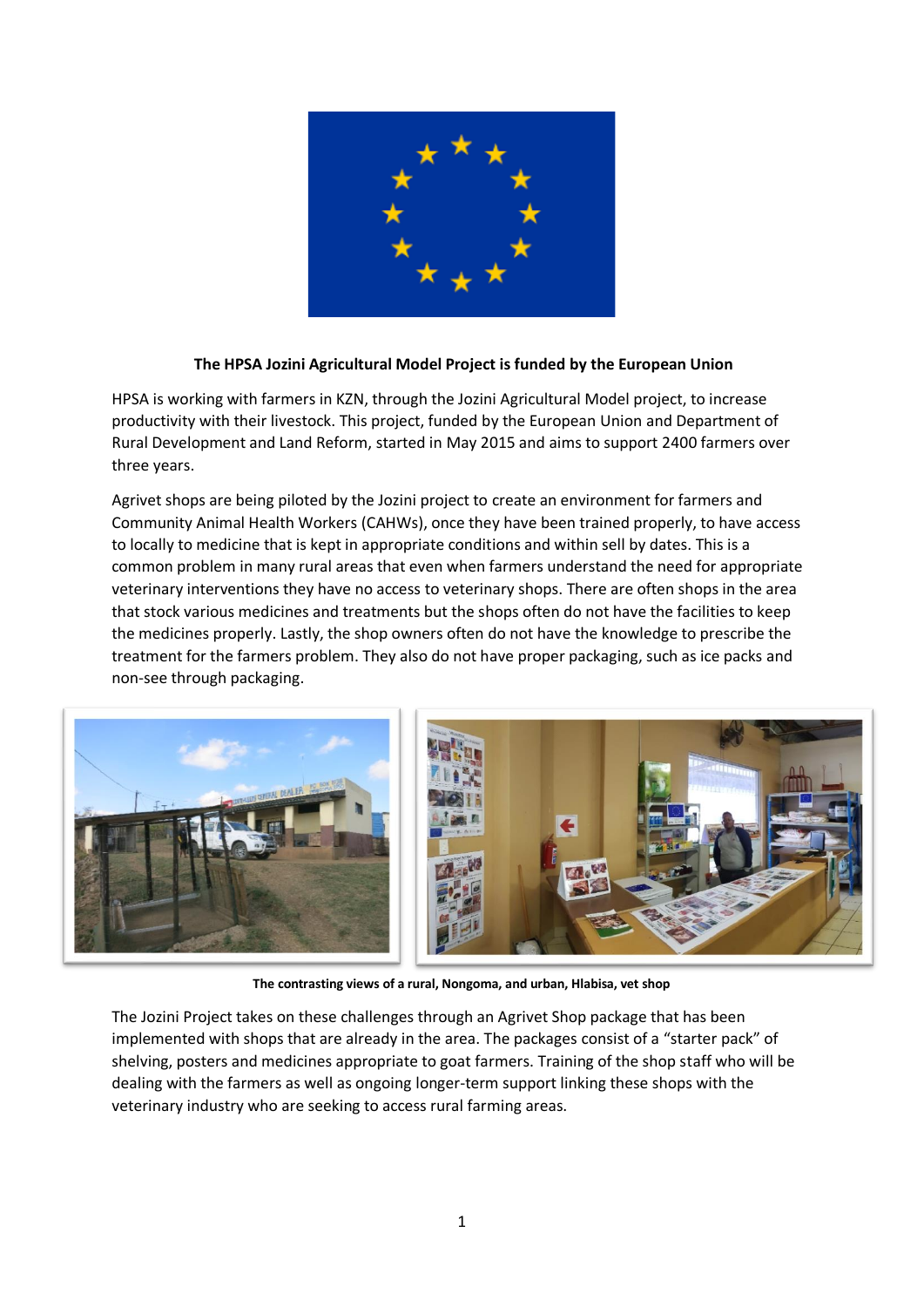

**Stock in the Agrivet shop is checked by staff on a regular basis**

There are now five participating shops in the Jozini project. The start-up package they received included 2 shelving units, equipment and suppliers for making blocks, an initial supply of blocks, training materials, posters and medicines to support the vet kits that the CAHWs have been given. The livestock association chair as well as Department of Agriculture and Land Reform staff were involved in all of the handovers. The shop owner signs an agreement that commits him/her to working with the livestock association and the CAHWs to sell medicine at a fair price and keeping a supply at his own expense going forward. The ongoing relationship with the shops is with support of training of the shop staff in basic animal health and medicine dispensation. The project has commitment from MSD, a veterinary medicine company, for ongoing trainings. Also, in the longer term, a system where the livestock association members would be given cards and when presenting the cards on purchases they would get a further discount so as to create a loyalty system between the shop and the livestock association. The project is negotiating discounts with our suppliers that we would pass on to the shop owners. The Agrivet shops also are seen as a supply system for the replenishment of the CAHW vet kits and block making supplies.





**Signs describing what is sold at vet shops is proudly displayed on the outside and these products are laid out on the inside in ways that farmers can easily buy what they need**

As this has been part of a pilot, the shops that have been chosen are spread across rural, peri-urban and urban areas so as to get a sense of which has the most chance of success in terms of volumes sold and spread of medicines available and needed by farmers.